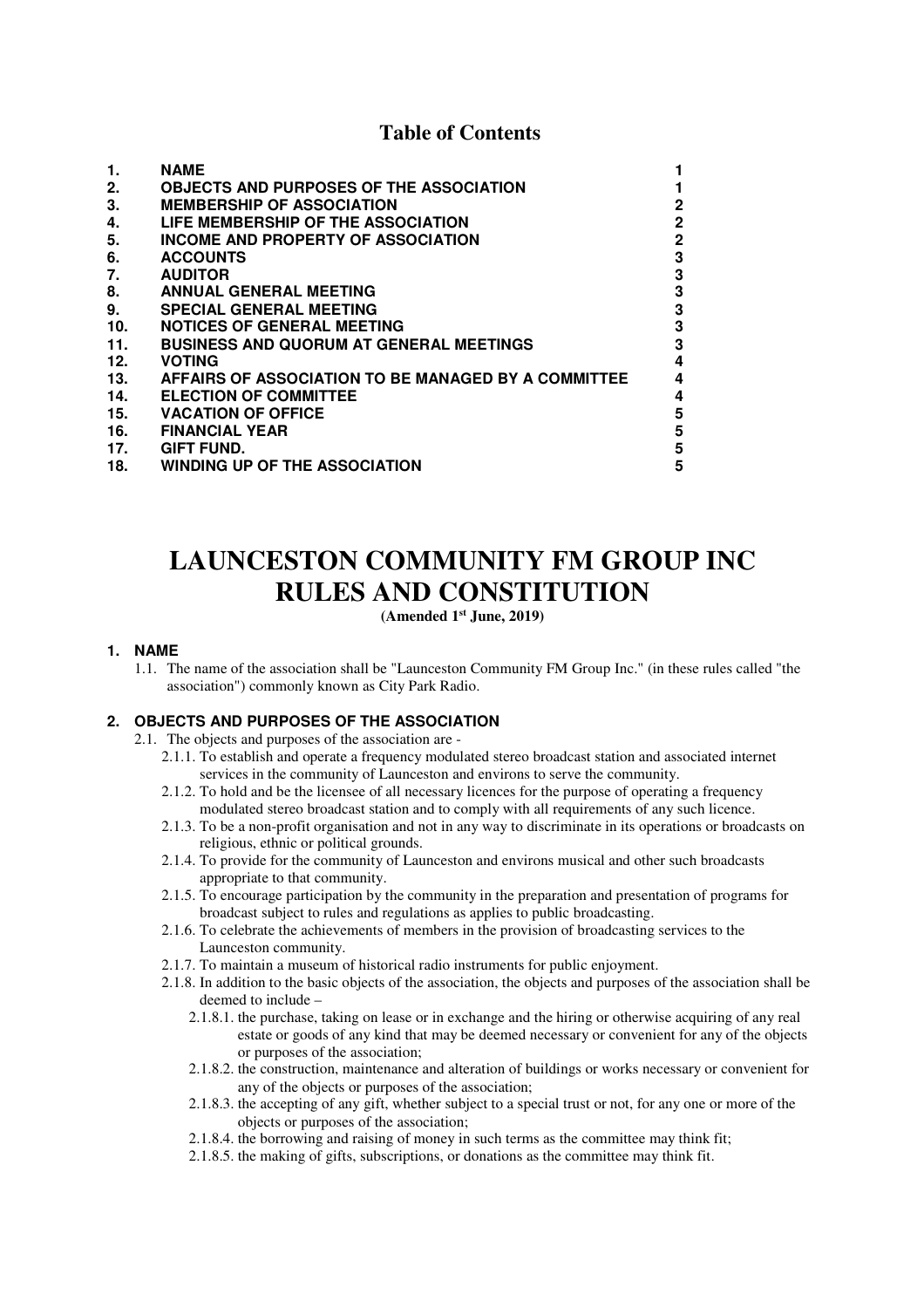# **3. MEMBERSHIP OF ASSOCIATION**

- 3.1. A person or an organisation who endorses the objectives of the association is eligible to be a member of the association on payment of the annual subscription.
- 3.2. A person or an organisation shall not be admitted to membership unless he, she or they apply: 3.2.1. in writing;
	- 3.2.2. bearing the written consent of the person applying for membership of the association; and
	- 3.2.3. shall be lodged with the Secretary of the association.
- 3.3. The Secretary shall refer the application for consideration as the committee may direct, and notify the applicant, in writing of the outcome of that consideration.
- 3.4. A member of the association may, at any time, resign from the association by delivering or sending by post to the Secretary a written notice of resignation.
- 3.5. Membership of the association is not capable of being transferred or transmitted to any other person or an organisation.
- 3.6. The committee may expel a member from the association if, in the opinion of the committee the member has been guilty of conduct detrimental to the interests of the association.
- 3.7. Where the committee expels a member from the association, the committee shall, without undue delay, serve a notice in writing stating that the committee has expelled the member; specifying the grounds for the expulsion; and informing the member that if he or she so desires he or she may within fourteen days after the service of the notice on him or her, appeal against the expulsion as provided in this rule.
	- 3.7.1. A member on whom a notice of expulsion is served may appeal against the expulsion to a special general meeting by delivering or sending by post to the association, within fourteen days after the service of the notice, a requisition in writing demanding the convening of such a meeting for the purpose of hearing his or her appeal.
	- 3.7.2. Upon receipt of a requisition the committee shall cause a special general meeting of the members to be held within twenty-one days after the date on which the requisition is received. No other business save the expulsion may be considered at this meeting. Voting at the meeting shall be by secret ballot which shall be determined by a simple majority of those present.
	- 3.7.3. Expulsion shall be effective from 14 days after the service of notice, or if the appeal is dismissed, from the conclusion of the meeting convened to hear the appeal.
	- 3.7.4. Any person expelled from the association may reapply for membership a minimum of two (2) years from the date of the expulsion. A life member who is expelled loses all life membership privileges
	- 3.7.5. Where it is proposed that a member be expelled, the Executive may at their discretion immediately suspend the rights of a members to attend the station's premises and any other rights or responsibilities that the member may have in relation to the operation of the station

## **4. LIFE MEMBERSHIP OF THE ASSOCIATION**

4.1. A person who endorses the objectives of the association and who, in the opinion of the members at an Annual General Meeting, has given exemplary service to the association, may be, by special resolution of the members, granted Life Membership and shall thereafter be entitled to the full rights and privileges of the association.

### **5. INCOME AND PROPERTY OF ASSOCIATION**

- 5.1. The income and property of the association, however derived, shall be applied solely towards the promotion of the objects and purposes of the association and no portion thereof shall be paid or transferred, directly or indirectly, by dividend, bonus, or otherwise, to any member of the association.
- 5.2. Nothing in the foregoing provisions of this rule prevents the payment in good faith to a servant or member of the association of
	- 5.2.1. remuneration in return for services actually rendered to the association by the servant or member or for goods supplied to the association by the servant or member in the ordinary course of business;
	- 5.2.2. interest at a rate not exceeding ordinary commercial terms on moneys lent to the association by the servant or member; or
	- 5.2.3. a reasonable and proper sum by way of rent for premises let to the association by the servant or member.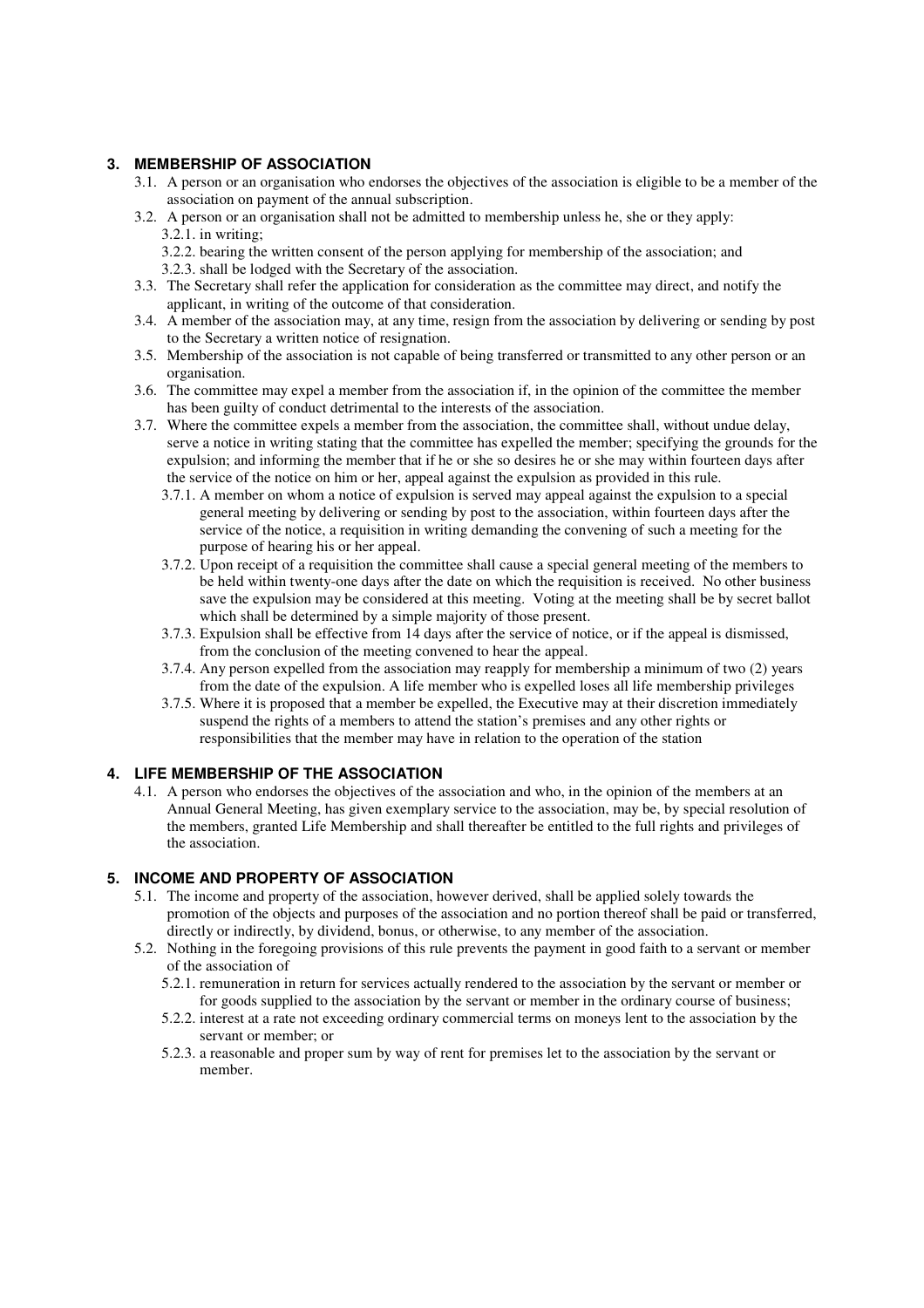# **6. ACCOUNTS**

- 6.1. True accounts shall be kept
	- 6.1.1. of all sums of money received and expended by the association; and
	- 6.1.2. of the property, credits, and liabilities of the association, and
	- 6.1.3. subject to any reasonable restrictions as to time and manner, those accounts shall be open to the inspection of the members of the association.
- 6.2. The accounts, books and records shall be kept at the association's office or at such place as the committee may decide.

## **7. AUDITOR**

- 7.1. At each Annual General Meeting of the association, the members present shall appoint a person as the auditor of the association.
- 7.2. If an appointment is not made at an Annual General Meeting or a casual vacancy occurs in the office the committee shall appoint an auditor of the association for the then current financial year of the association.

#### **8. ANNUAL GENERAL MEETING**

- 8.1. The Association shall, in each year, hold an Annual General Meeting on such day (being not later than four months after the close of the financial year of the association) as the committee may determine.
- 8.2. The ordinary business of the Annual General Meeting shall be
	- 8.2.1. to confirm the minutes of the last preceding Annual General Meeting and of any general meeting held since that meeting;
	- 8.2.2. to receive a report from the Auditor on the financial affairs of the association during the last preceding financial year;
	- 8.2.3. to elect the officers of the association and the ordinary committee members; and
	- 8.2.4. to appoint the auditor.
- 8.3. The Annual General Meeting may transact special business of which notice is given.

## **9. SPECIAL GENERAL MEETING**

- 9.1. The committee may, whenever it thinks fit, or on the requisition in writing of not less than ten members stating the objects of the meeting and signed by the requisitionists, convene a special general meeting of the association.
- 9.2. A special general meeting convened by requisitionists shall be convened in the same manner as that in which those meetings are convened by the committee, and all reasonable expenses incurred in convening the meeting shall be refunded by the association to the persons incurring them.

#### **10. NOTICES OF GENERAL MEETING**

- 10.1.The Committee shall, at least fourteen days before the date fixed, insert in at least one newspaper published in this State an advertisement specifying the place, day and time for the holding of the meeting, and the nature of the business to be transacted.
- 10.2. Alternatively, members may be given at least two weeks notice by other means approved by the Committee which will ensure that all eligible members are appropriately notified.

#### **11. BUSINESS AND QUORUM AT GENERAL MEETINGS**

- 11.1.Twenty-one (21) members personally present (being members entitled to vote) shall constitute a quorum for the transaction of the business of a general meeting.
- 11.2.If within one hour after the appointed time for the commencement of a general meeting a quorum is not present, the meeting, if convened upon the requisition of members, shall be dissolved; and in any other case it shall stand adjourned to the same day in the next week, at the same time and (unless another place is specified by the chairperson at the time of the adjournment of by written notice to members given before the day to which the meeting is adjourned) at the same place, and if at the adjourned meeting a quorum is not present within one hour after the time appointed for the commencement of the meeting, the meeting shall be dissolved.
- 11.3.The chairperson of a general meeting at which a quorum is present, may with the consent of the meeting, adjourn the meeting from time to time and place to place, but no business shall be transacted at an adjourned meeting other than the business left unfinished at the meeting at which the adjournment took place.
- 11.4.Where a meeting is adjourned for fourteen days or more, similar notice of the adjourned meeting shall be given as in the case of the original meeting.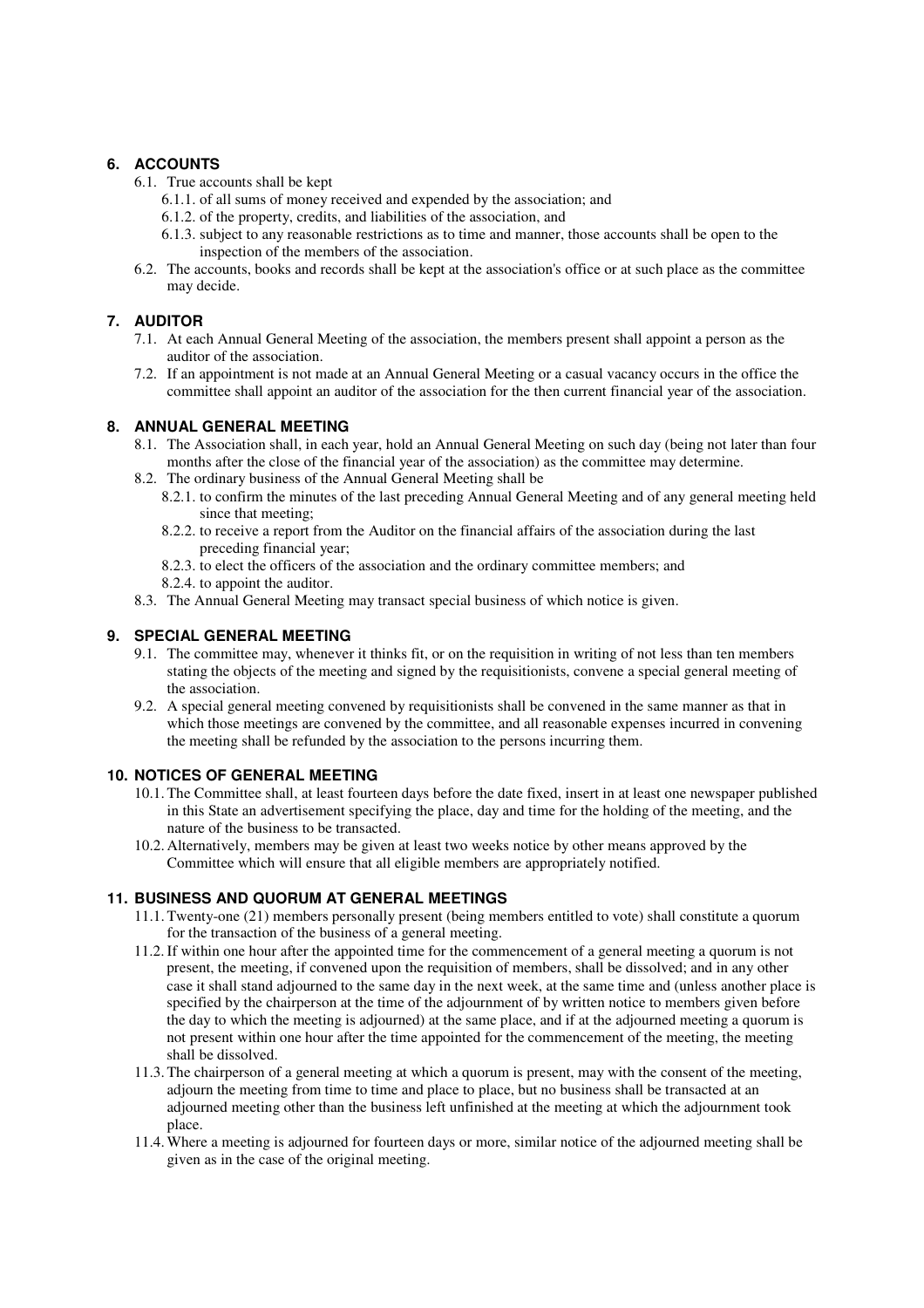# **12. VOTING**

- 12.1. A question arising at any meeting of the association shall be determined on a show of hands, and unless before or on the declaration of the result of the show of hands a poll is demanded, a declaration by the chairperson of the outcome, and an entry to that effect in the minutes is conclusive evidence of the fact, without proof of the number or proportion of the votes.
- 12.2. Upon any question arising at a general meeting of the association, a member has one vote only.
- 12.3. All votes shall be given personally.
- 12.4.In the case of an equality of voting on a question the chairperson of the meeting is entitled to exercise a second or casting vote.
- 12.5.If at a meeting a poll on any question is demanded, it shall be taken at that meeting in such a manner as the chairperson may direct (including show of hands), and the result of the poll shall be deemed to be the resolution of the meeting on that question.

# **13. AFFAIRS OF ASSOCIATION TO BE MANAGED BY A COMMITTEE**

- 13.1.The affairs of the association shall be managed by a committee of management.
- 13.2.The Committee shall consist of the officers of the association and six other members.
- 13.3. Any six members of the committee constitute a quorum for the transaction of the business of a meeting of the committee.
- 13.4.Each member present at a meeting of the committee or of any sub-committee appointed by the committee (including the person presiding at the meeting) is entitled to one vote and, in the event of an equality of votes on any question, the person presiding may exercise a second or casting vote.
- 13.5.The committee shall have exclusive right and power to do all things necessary in compliance with these rules to execute and give effect to the aims and objects of the association. The committee
	- 13.5.1. shall control and manage the business and affairs of the Asssociation;
	- 13.5.2. may exercise all such powers and functions as may be exercised by the association, other than those powers and functions that are required to be exercised by general meetings of the association;
	- 13.5.3. has power to perform all such acts and things as appear to the committee to be essential for the proper management of the business and affairs of the association; and
	- 13.5.4. shall represent the association in affairs external to the association.
- 13.6.The President, the Vice President, the Treasurer and the Secretary constitute an executive committee, which may issue instructions to the servants of the association in matters of urgency connected with the management of the affairs of the association during the intervals between meetings of the committee and where any such instructions are issued shall report thereon to the next meeting of the committee.
- 13.7.The committee may at any time appoint and terminate the appointment of such delegates and subcommittees as it deems appropriate for the conduct of the affairs of the association and shall prescribe the powers and functions thereof.
- 13.8. A member of the committee with a pecuinary interest in any contract or arrangement made with the association shall disclose his or her interest at the first opportunity and shall then be absented from all further discussions of the matter.

# **14. ELECTION OF COMMITTEE**

- 14.1.The officers of the association shall be
	- 14.1.1. President;
	- 14.1.2. Vice-President
	- 14.1.3. Treasurer; and
	- 14.1.4. Secretary
- 14.2.Each Officer of the association shall, hold office until the date of the second Annual General Meeting after the date of his or her election provided however that at each Annual General Meeting of the association half of the Officers will retire.
	- 14.2.1. The office of President and Treasurer to be declared vacant every odd numbered year.
	- 14.2.2. The office of Vice President and Secretary to be declared vacant every even numbered year.
- 14.3.In the event of a casual vacancy in any office, the committee may appoint one of its members to the vacant office until the conclusion of the Annual General Meeting next following.
- 14.4.Each ordinary committee person shall hold office until the second Annual General Meeting after the date of his or her election.
	- 14.4.1 In the event an elected ordinary committee member in their first year of office is drafted to executive office, the elected person shall be entitled to continue in their ordinary committee role for their second elected year of office.
- 14.5.In the event of a casual vacancy occurring in the office of ordinary committee persons, the committee may appoint a member of the association to fill the vacancy, and the member so appointed shall hold office until the conclusion of the Annual General Meeting next following.